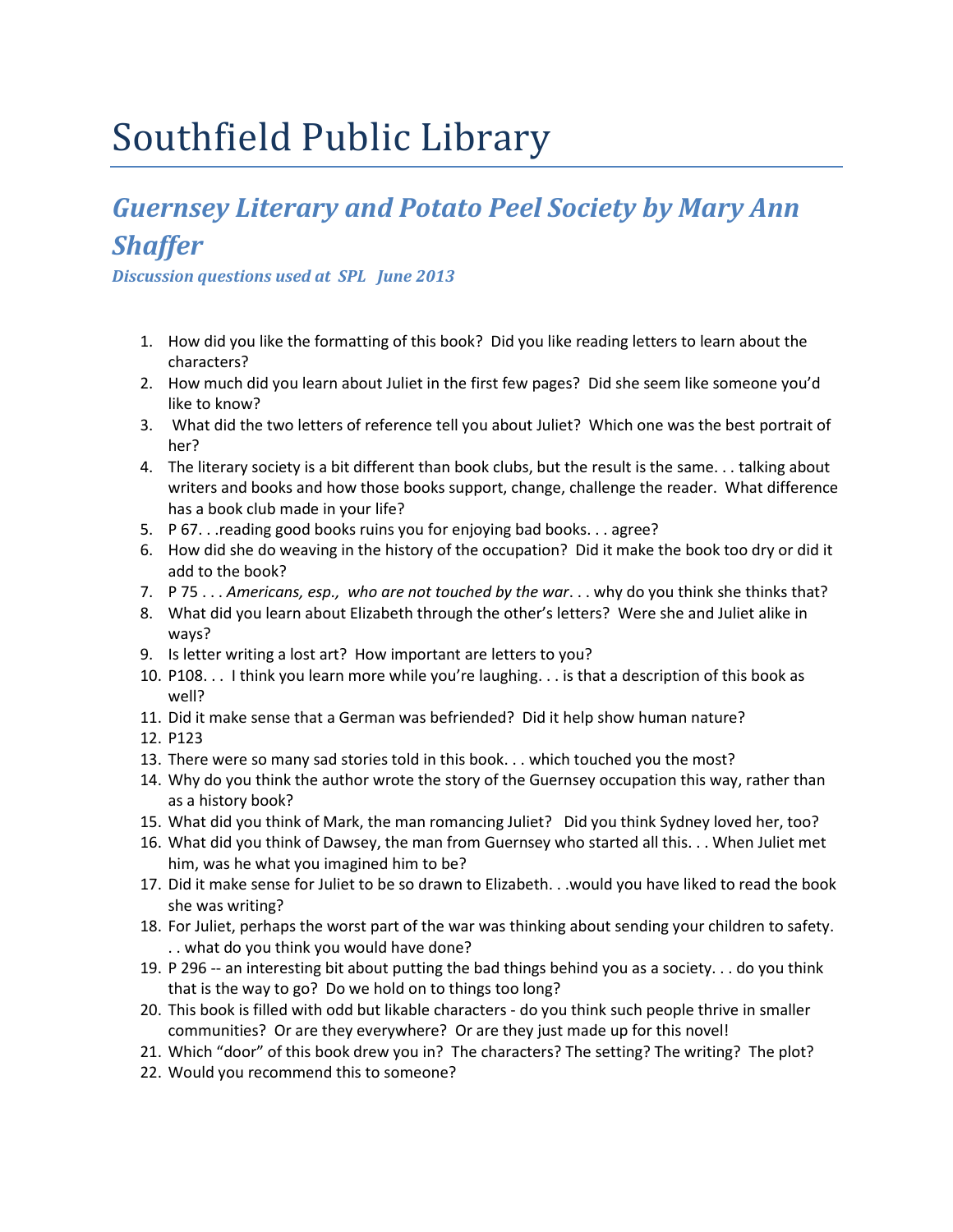# Southfield Public Library

### *General discussion questions*

- For the person who chose the book What made you want to read it? What made you pick it for the book club? Did it live up to your expectations?
- How is the book structured? First person? Third person? Flashbacks? Narrative devices? Do you think the author did a good job with it?
- How would you describe the author's writing style? Concise? Flowery? How is language used in this book? Read aloud a passage that really struck you. How does that passage relate to the book as a whole?
- How effective is the author's use of plot twists? Were you able to predict certain things before they happened? Did the author keep you guessing until the end?
- Did the book hold your interest?
- How important is the setting to the story? Did you feel like you were somewhere else? Did the time setting make a difference in the story? Did the author provide enough background information for you to understand the setting and time placement?
- Which is stronger in the book the characters or the plots?
- Would you recommend this book to someone else? Why? And to whom?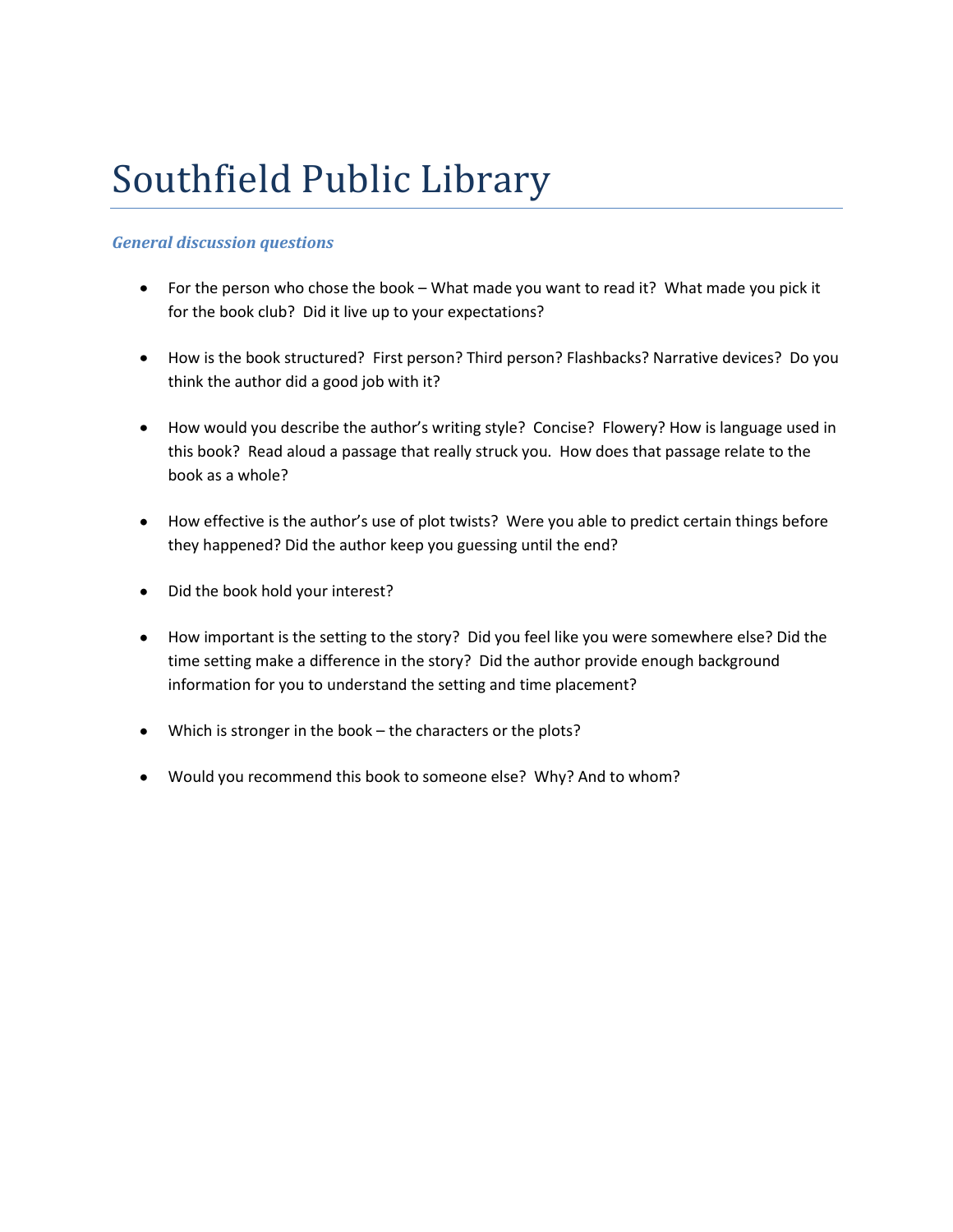# Southfield Public Library

*The Guernsey Literary and Potato Peel Society Discussion questions taken Reading Group Guides http://www.readinggroupguides.com/guides\_g/guernsey\_literary\_pie\_society1.asp#discuss*

**1.** What was it like to read a novel composed entirely of letters? What do letters offer that no other form of writing (not even emails) can convey?

**2.** What makes Sidney and Sophie ideal friends for Juliet? What common ground do they share? Who has been a similar advocate in your life?

**3.** Dawsey first wrote to Juliet because books, on Charles Lamb or otherwise, were so difficult to obtain on Guernsey in the aftermath of the war. What differences did you note between bookselling in the novel and bookselling in your world? What makes book lovers unique, across all generations?

**4.** What were your first impressions of Dawsey? How was he different from the other men Juliet had known?

**5.** Discuss the poets, novelists, biographers, and other writers who capture the hearts of the members of the Guernsey Literary and Potato Peel Pie Society. What does a reader's taste in books say about his or her personality? Whose lives were changed the most by membership in the society?

**6.** Juliet occasionally receives mean-spirited correspondence from strangers, accusing both Elizabeth and Juliet of being immoral. What accounts for their judgmental ways?

**7.** In what ways were Juliet and Elizabeth kindred spirits? What did Elizabeth's spontaneous invention of the society, as well as her brave final act, say about her approach to life?

**8.** Numerous Guernsey residents give Juliet access to their private memories of the occupation. Which voices were most memorable for you? What was the effect of reading a variety of responses to a shared tragedy?

**9.** Kit and Juliet complete each other in many ways. What did they need from each other? What qualities make Juliet an unconventional, excellent mother?

**10.** How did Remy's presence enhance the lives of those on Guernsey? Through her survival, what recollections, hopes, and lessons also survived?

**11.** Juliet rejects marriage proposals from a man who is a stereotypical "great catch." How would you have handled Juliet's romantic entanglement? What truly makes someone a "great catch"?

**12.** What was the effect of reading a novel about an author's experiences with writing, editing, and getting published? Did this enhance the book's realism, though Juliet's experience is a bit different from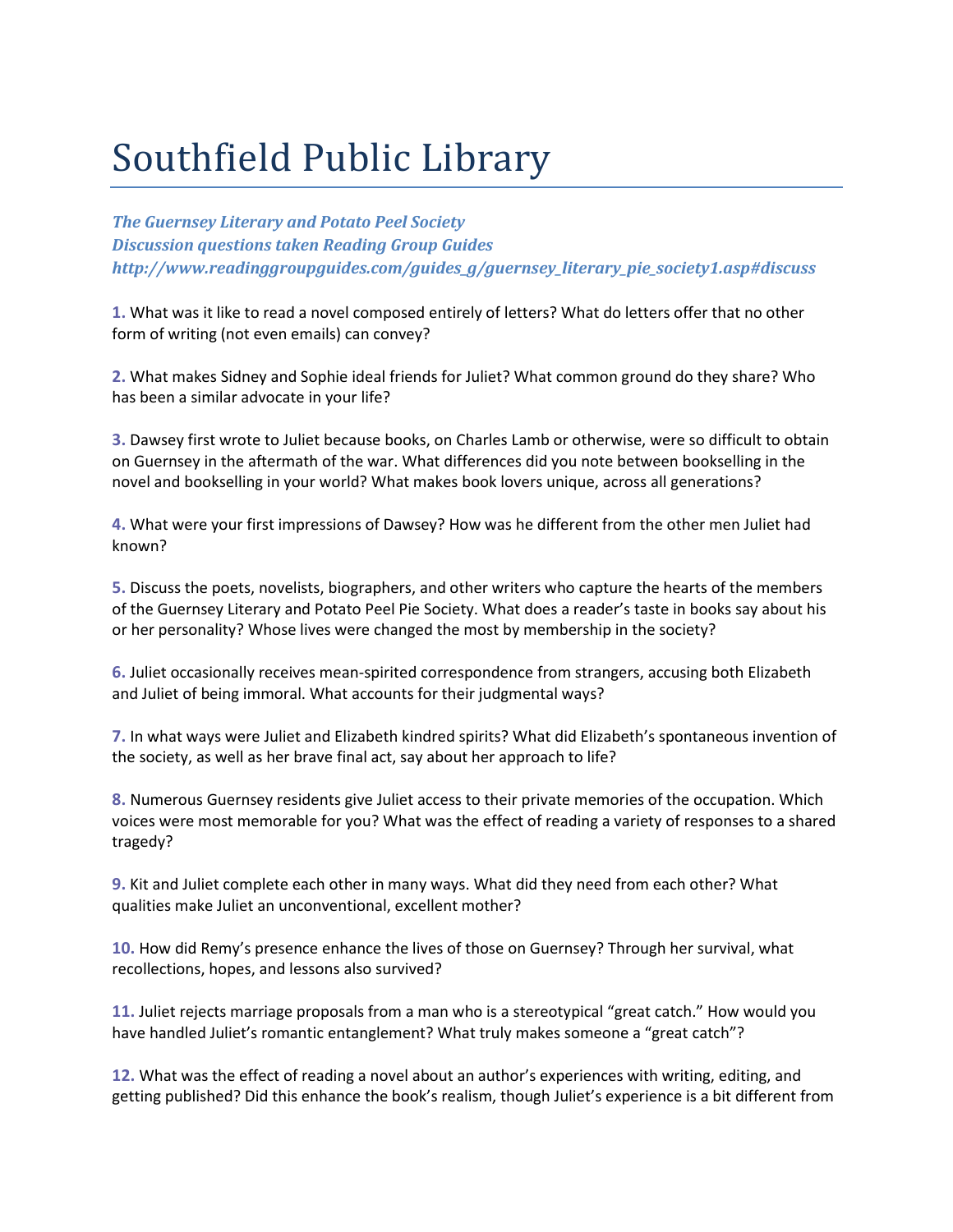that of debut novelist Mary Ann Shaffer and her niece, children's book author Annie Barrows?

**13.** What historical facts about life in England during World War II were you especially surprised to discover? What traits, such as remarkable stamina, are captured in a detail such as potato peel pie? In what ways does fiction provide a means for more fully understanding a non-fiction truth?

**14.** Which of the members of the Society is your favorite? Whose literary opinions are most like your own?

**15.** Do you agree with Isola that "reading good books ruins you for enjoying bad ones"?

#### *Guernsey Literary and Potato Peel Society by Mary Ann Shaffer One Minute Reading Guide [http://oneminutebookreviews.wordpress.com/2008/11/24/a-totally-unauthorized-reading](http://oneminutebookreviews.wordpress.com/2008/11/24/a-totally-unauthorized-reading-group-guide-the-guernsey-literary-and-potato-peel-pie-society-a-novel-by-mary-ann-shaffer-and-annie-barrows/)[group-guide-the-guernsey-literary-and-potato-peel-pie-society-a-novel-by-mary-ann-shaffer](http://oneminutebookreviews.wordpress.com/2008/11/24/a-totally-unauthorized-reading-group-guide-the-guernsey-literary-and-potato-peel-pie-society-a-novel-by-mary-ann-shaffer-and-annie-barrows/)[and-annie-barrows/](http://oneminutebookreviews.wordpress.com/2008/11/24/a-totally-unauthorized-reading-group-guide-the-guernsey-literary-and-potato-peel-pie-society-a-novel-by-mary-ann-shaffer-and-annie-barrows/)*

This guide for reading groups and others was not authorized or approved by the author, publisher or agent for the book. It is copyrighted by Janice Harayda and is only for your personal use. Its sale or reproduction is illegal except by public libraries, which may make copies for use in their in-house reading programs. Other reading groups that wish to use this guide should link to it or check the "Contact" page on One-Minute Book Reviews to learn how to request permission to reproduce it.

**Early in 1946, Juliet Ashton receives a letter from a pig farmer who found her name and address on the flyleaf of a secondhand book of essays by Charles Lamb. Juliet writes back to Dawsey Adams and learns that he belongs to an offbeat book club, the Guernsey Literary and Potato Peel Pie Society, on a Channel Island once occupied by Nazis. She begins to correspond with club members and, after deciding to visit them, becomes enmeshed in their lives – though a handsome American publishing tycoon is courting her back in London. Juliet had been hoping to put the war behind her. But on Guernsey, she gains a deeper awareness that she can't escape history: "The war is now the story of our lives, and there's no subtracting it."**

#### **Questions for Discussion**

**1** The obvious question first: What did you think of the title of this novel? Did you pick up the book despite or because of it?

**2** How well did the novel-in-letters format work? Why do think the authors chose it? What do we gain from reading the letters that we might not get from a more conventional narrative?

**3** Many critics gave this novel raves. But Wendy Smith qualified her generally favorable review in the *Washington Pos*t by saying that the book has a "contrived" premise: "The authors don't even bother to suggest how Juliet's discarded book turned up in Guernsey, and the neat way its literary society fits into her *Times* assignment is highly convenient." [www.powells.com/biblio?isbn=9780385340991](http://www.powells.com/biblio?isbn=9780385340991) Did you find all or part of the plot contrived? Does it matter whether it is?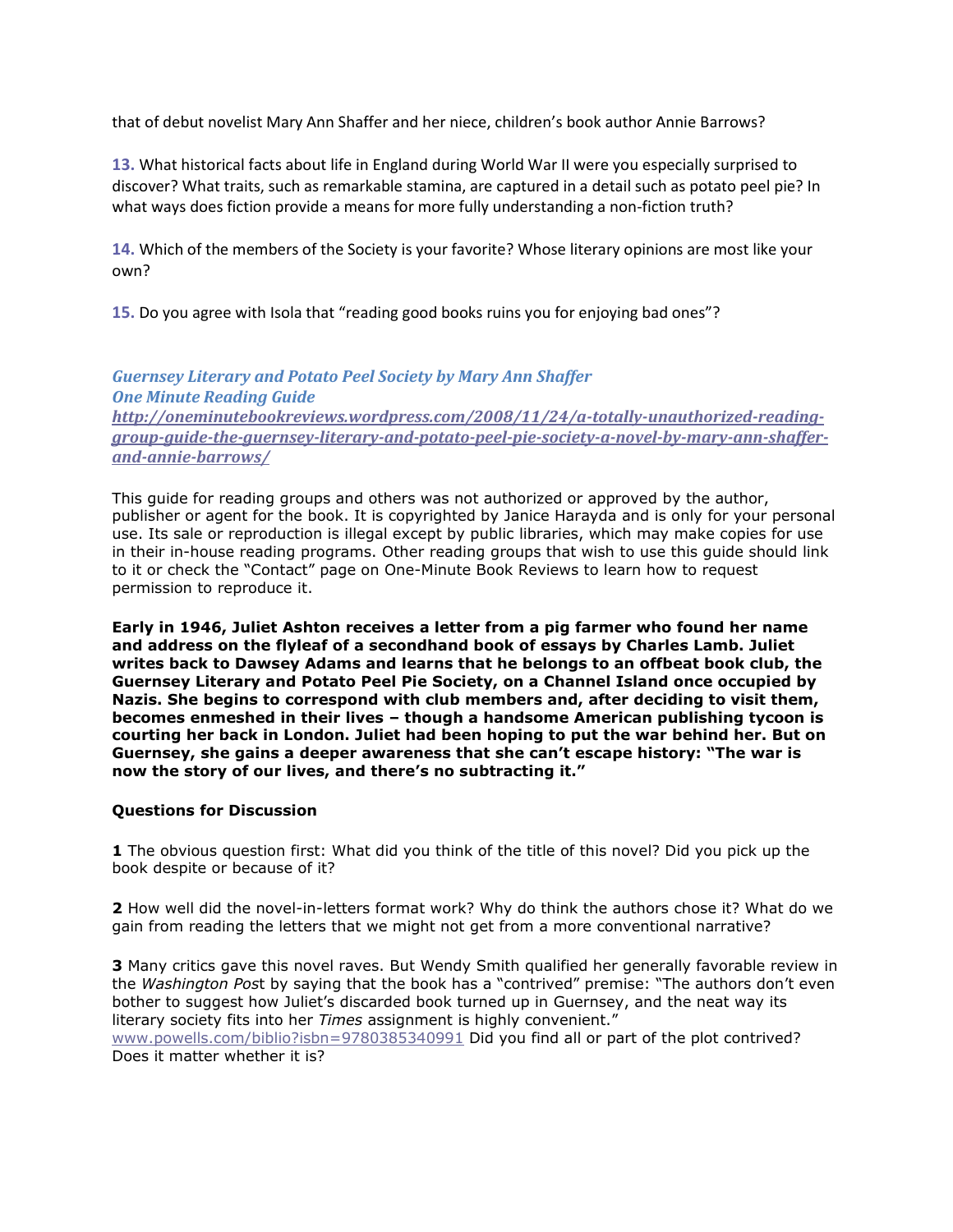**4** Juliet has two men interested in her, each of whom has appealing traits, just as the heroines of many romance novels do. Is this novel essentially an intelligent romance novel? Why or why not?

**5** Mary Ann Shaffer and Annie Barrows weave many details about the Nazi occupation of Guernsey into their story. For example, Eben Ramsey says that late in 1944: "We were rationed to two candles a week and then only one." [Page 64] Novels based on historical research sometimes read more like term papers than fiction. Did you ever feel that way about *The Guernsey Literary and Potato Peel Pie Society*? If not, why? How did the authors keep their research from slowing the pace of the story?

**6** Juliet's parents died when she was 12. [Page 45] Dawsey is an adult orphan who lost his father when he was 11 and his mother just before World War II. [Page 232] Many beloved novels, from *Jane Eyre* to the Harry Potter books, involve orphans. Why do you think this is so? How does *The Guernsey Literary and Potato Peel Pie Society* resemble other orphan novels you've read?

**7** A book club member named John Booker quotes the Roman orator Seneca: "Light griefs are loquacious, but the great are dumb." [Page 150] What did he mean? Booker was talking about grief for concentration camp victims, but could the quote apply also to people in this novel? Does it express a theme of the book?

**8** "Reading good books ruins you for enjoying bad books," Isola Pribby writes to Juliet. [Page 53] Is this true? Or are books like food in that a lot of us can savor a five-star meal and still hit the Fritos Scoops during the Super Bowl?

**9** *The Guernsey Literary and Potato Pie Peel Society* has many amusing lines and scenes. Which did you like most? What role does humor play in the novel?

**10** The authors salt their story with quotes or anecdotes about well-known writers. Did these make you want to read some of the authors' books? Which, if any, would you like your book group to read?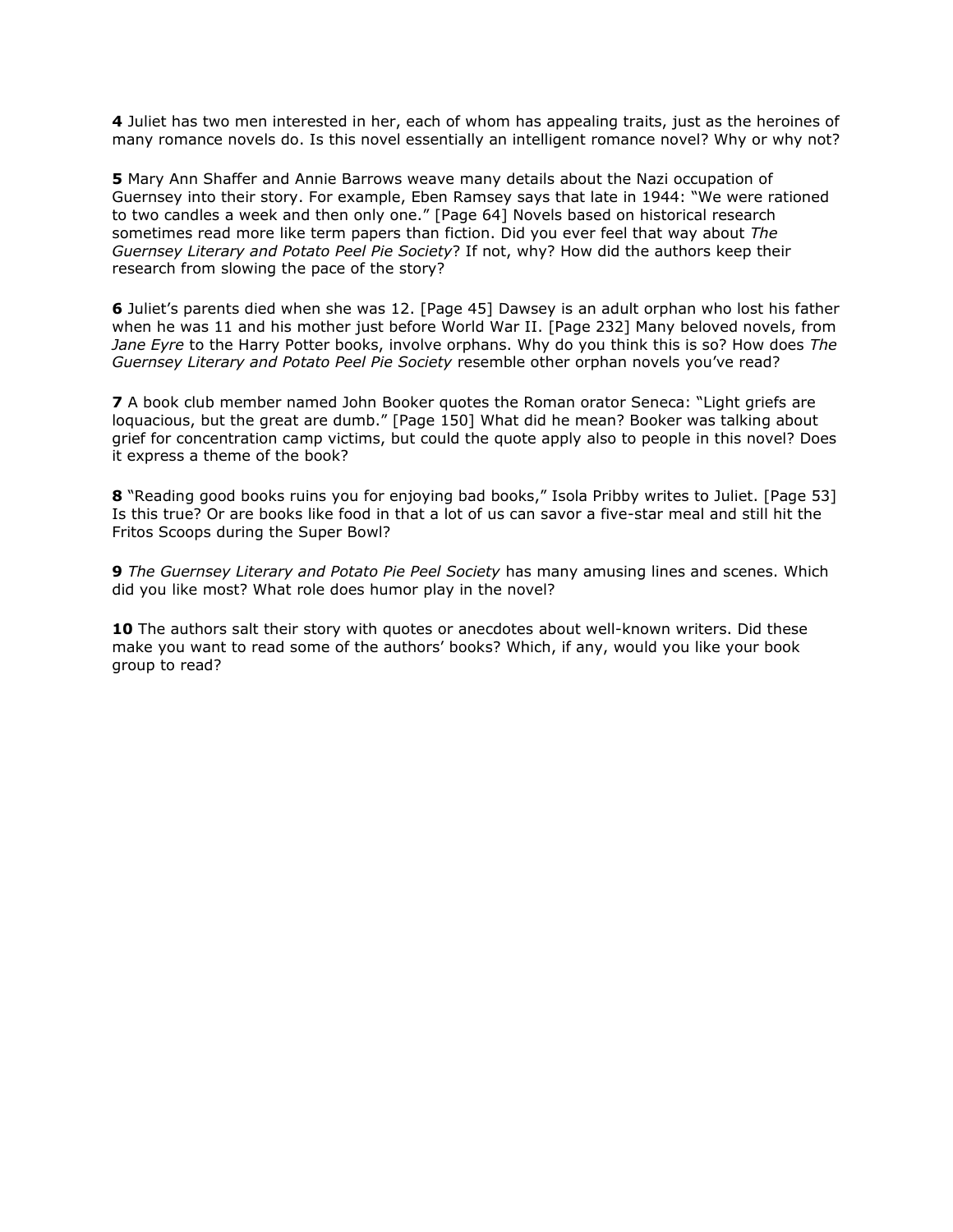#### **Dulce Et Decorum Est**

**Bent double, like old beggars under sacks, Knock-kneed, coughing like hags, we cursed through sludge, Till on the haunting flares we turned our backs And towards our distant rest began to trudge. Men marched asleep. Many had lost their boots But limped on, blood-shod. All went lame; all blind; Drunk with fatigue; deaf even to the hoots Of disappointed shells that dropped behind.**

**GAS! Gas! Quick, boys!-- An ecstasy of fumbling, Fitting the clumsy helmets just in time; But someone still was yelling out and stumbling And floundering like a man in fire or lime.-- Dim, through the misty panes and thick green light As under a green sea, I saw him drowning.**

**In all my dreams, before my helpless sight, He plunges at me, guttering, choking, drowning.**

**If in some smothering dreams you too could pace Behind the wagon that we flung him in, And watch the white eyes writhing in his face, His hanging face, like a devil's sick of sin; If you could hear, at every jolt, the blood Come gargling from the froth-corrupted lungs, Obscene as cancer, bitter as the cud Of vile, incurable sores on innocent tongues,-- My friend, you would not tell with such high zest To children ardent for some desperate glory, The old Lie: Dulce et decorum est Pro patria mori.\***

It is sweet and Die for his country

42,000 people during wwii